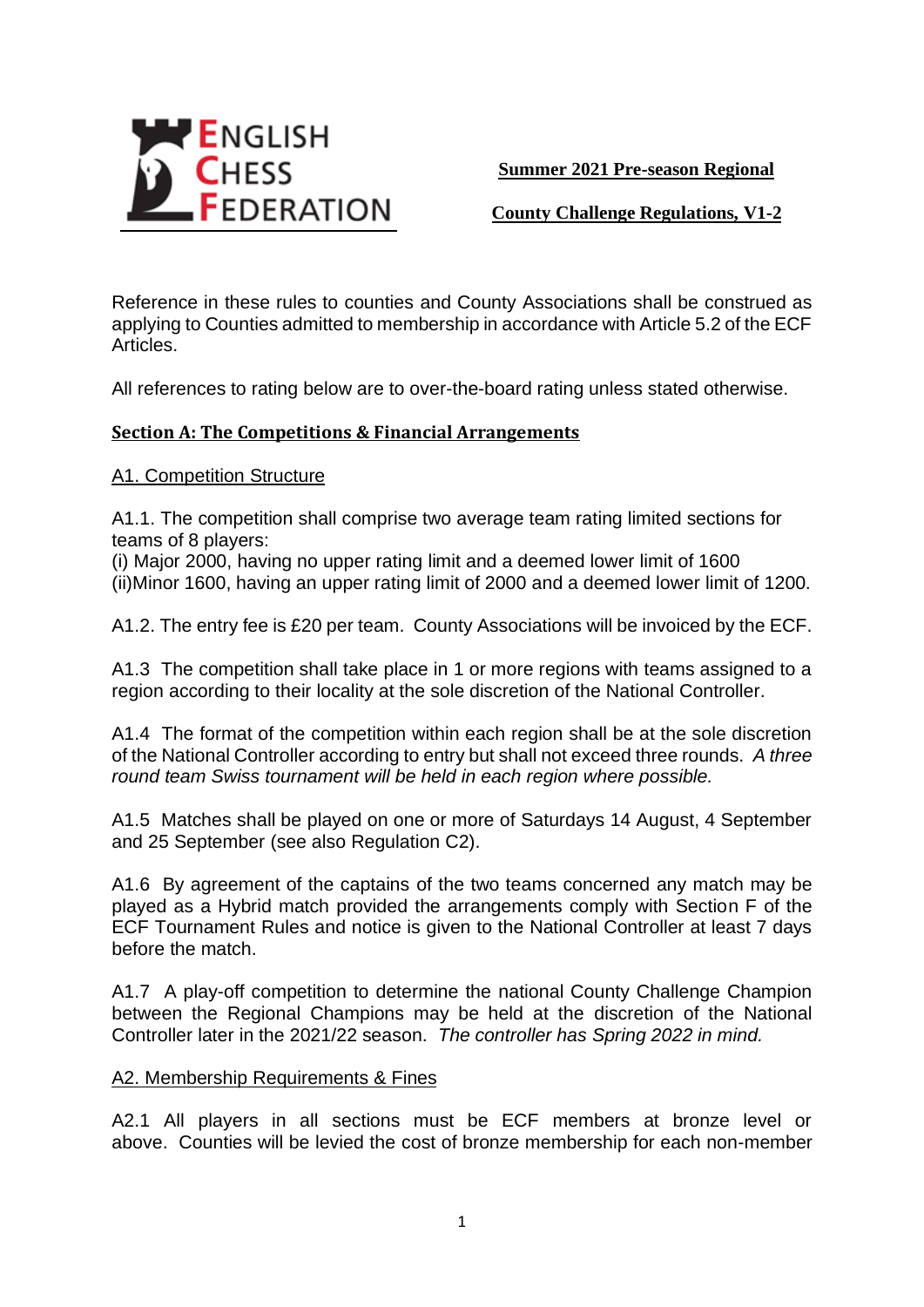in their team, and such players will be upgraded to bronze membership. *(NB Bronze memberships taken out by a player now will be valid to 31 August 2022).*

# **Section B: Eligibility**

# B1. Competition Rating Lists

B1.1 For the purposes of team average and board orders, the applicable rating list shall be the ECF Official Original monthly standard list either for August or that current at the date of the match. Ratings from a single list must be used for all of the team.

B1.2 A player who has no published standard rating but does have a rating in the Rapid list shall be assigned a competition rating according to that list.

B1.3 A player who has no published over-the-board standard rating may play if permission has been previously obtained from the National Controller. Requests for permission must be submitted to the National Controller so as to arrive at least seven days before the player is due to play. The team captain must submit evidence from the local rating officer or other source. The National Controller shall, as soon as practical, assign the player a rating for the purposes of this competition only.

B1.4 Should any such player acquire an over-the-board standard rating in the September list that rating shall supersede any competition rating assigned by the Controller.

B1.5 The controller may vary any assigned competition rating should further evidence of playing strength come to light and shall give notice of any such variation to the team captain.

## B2. Players Eligible to Participate

B2.1. A player is eligible to represent a County in the Championship if the player meets one of the following criteria:

(i) Birth in that county.

(ii) Five years' domicile in that county at any time.

(iii) Two months' immediate previous and present membership of a club either in or affiliated to that County.

(iv) One month's immediately previous and present domicile in that County.

(v) Present attendance as a student at a school, college or university in that County.

B2.2 A player may only play for one team in each section. A player may only play for one county in the competition. A player may play only one board in any match.

B2.3 A player is ineligible to play in any particular match if at the time of the match the player:

- (i) is required to self-isolate
- (ii) has tested positive for covid-19
- (iii) is displaying symptoms of covid-19 (which can include a continuous cough or a high temperature)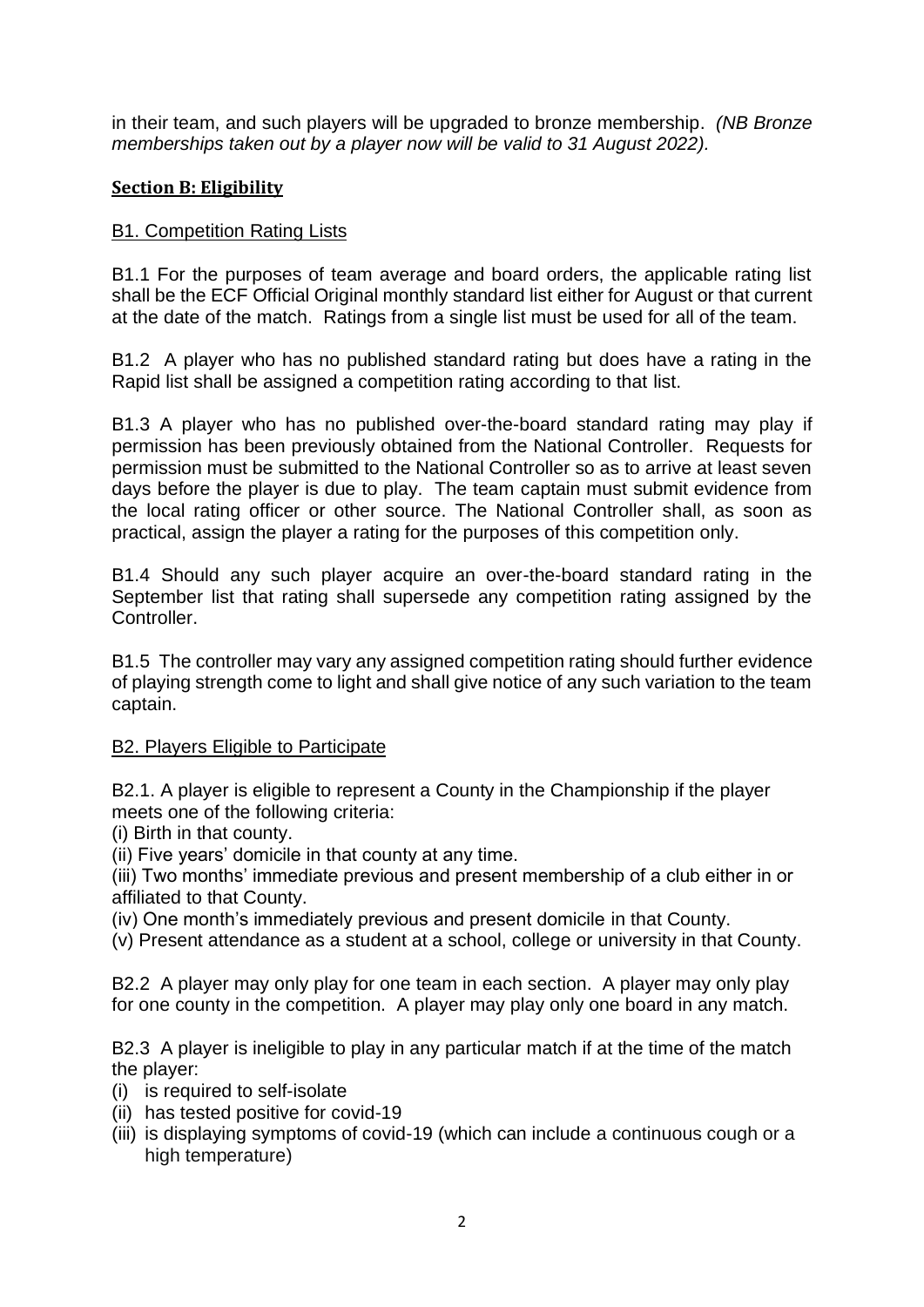(iv) is displaying flu type symptoms (which can be similar to delta variant symptoms) occasioning sneezing or coughing.

B2.4 The penalty for playing an ineligible player in any match shall be the loss of the game for that player and a win for the opponent, provided the opponent is present and eligible; plus a deduction of one penalty point for each ineligible player from the resulting total score made by the County in that match. The game will still be rated according to the result of the game as played. The National Controller may impose an additional penalty if he is satisfied that the inclusion of an ineligible player was deliberate or wilful.

B2.5 It is a condition of entry and participation that a player must wear a face covering (e.g. a mask or visor) at all times in the Playing Area unless medically exempt or under 11. A player exercising a medical or age exemption shall play socially distanced chess using two boards in accordance with Section E of the ECF Tournament Rules, unless the opponent is willing to accept the increased risk of playing opposite a player without a face covering on a single board.

B2.6 In the event that a player facing an unmasked opponent chooses not to play on two boards the board shall be declared void (but shall continue to count for the purposes of average team rating) and scored  $0 - 0$ .

### B3. Eligibility of Teams

B3.1 Any County may enter up to two teams in each section provided they are not in arrears with any monies due to the ECF.

B3.2 In the Major section each team must have an average rating not exceeding 2000. Any player rated below 1600 shall be deemed to have a rating of 1600 for the purposes of calculating a team's average rating.

B3.3 In the Minor section all players must have a rating not exceeding 2000 and each team must have an average rating not exceeding 1600. Any player rated below 1200 shall be deemed to have a rating of 1200 for the purposes of calculating a team's average rating.

B3.4 Any board without a named player shall be treated as having a rating equivalent to the section average limit of the team.

B3.5 In any match in any section, for every 5 points, or part thereof, by which the average rating exceeds the limit, one penalty game point will be deducted from the team's total score in the match.

## **Section C: Arrangements for Matches**

C1 The [ECF Anti Cheating guidelines](https://www.englishchess.org.uk/wp-content/uploads/2019/12/Anti-Cheating-Document.pdf) apply.

C2 Matches shall be played on, or by mutual agreement before, or on the Sunday immediately following, the designated matchdays set out in A1.5 above.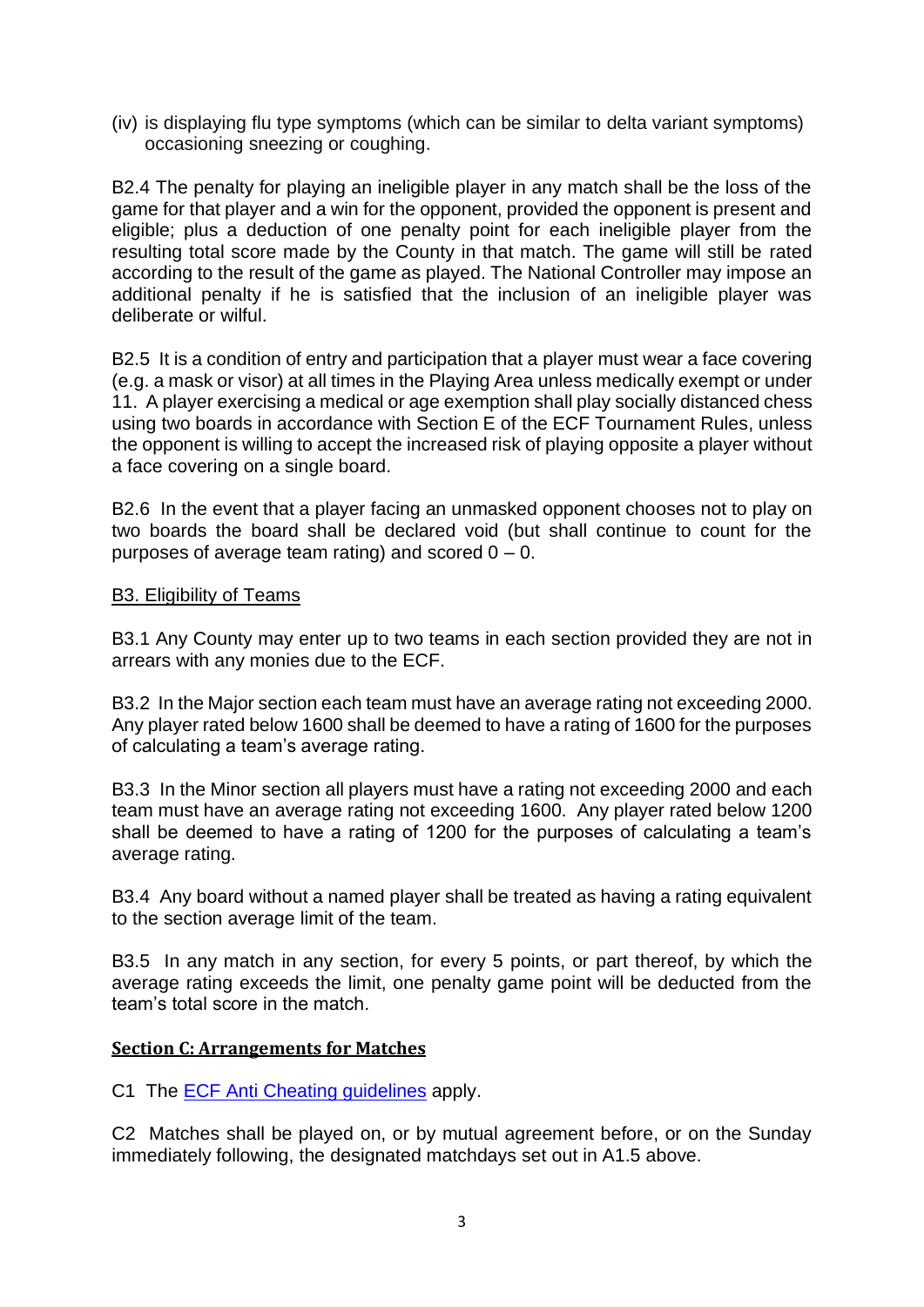C3 All matches shall be arranged by the County Associations of the teams concerned. The County drawn away may insist on an intermediate venue provided they notify the home county of their decision at least a fortnight before the scheduled date and provided it is prepared to make all the arrangements and that all expenses are shared by the teams concerned. An intermediate venue should not disadvantage either team and as far as possible should be of comparable distance from their respective County towns as listed in Appendix 1.

C4 The captain of the team arranging the venue shall be responsible for advising the other team's match captain in writing of the venue arrangements and conditions of hire/use so they are received seven days before the date of the match and shall also be responsible for setting up boards, sets and clocks and providing scoresheets, with appropriate risk assessed Covid-19 hygiene controls.

C5 The Playing Area within the venue must conform to the minimum standards set out in Section F and the match conducted in accordance with those standards. County Associations are required to consider the ECF competition risk assessment checklist accompanying these Regulations, assess the risk for the Playing Area and venue and act accordingly. The completed checklist should be provided to the opposing team captain.

C6 Matches must be conducted in accordance with national and local government legislation and guidance applicable at the date of the match.

C7 At the request of either captain, made not less than seven days before the match takes place, a neutral arbiter shall be appointed. Upon receiving such a request, the National Controller will make a suitable appointment, which may not be appealed against. Both counties will be charged £20 at the conclusion of the Championship, and the ECF will pay the arbiter's expenses. It is strongly recommended that counties arrange for arbiters to be present at each match and is mandatory at each venue in a Hybrid match.

C8 Match officials including non-playing captains must wear a face covering in the Playing Area. Arbiters must be provided with a copy of the risk assessment checklist completed by the County Association of the team arranging the venue prior to acceptance of appointment.

C9 Where applicable national or local government legislation and/or guidance allows people to meet but sets a limit on how close they can be Section E of the ECF Tournament Rules permitting any game to be played using two boards shall apply and any requested variation thereof approved by the National Controller. Use of clock in reach of both players is an acceptable variation where it is possible to do so.

C10 Should any team default any match, or any game in a match, its County Association shall be required to reimburse such of its opponent's reasonable expenses incurred as the National Controller shall determine in the absence of agreement.

C11 The arbiter will report the result of a match to the National Controller.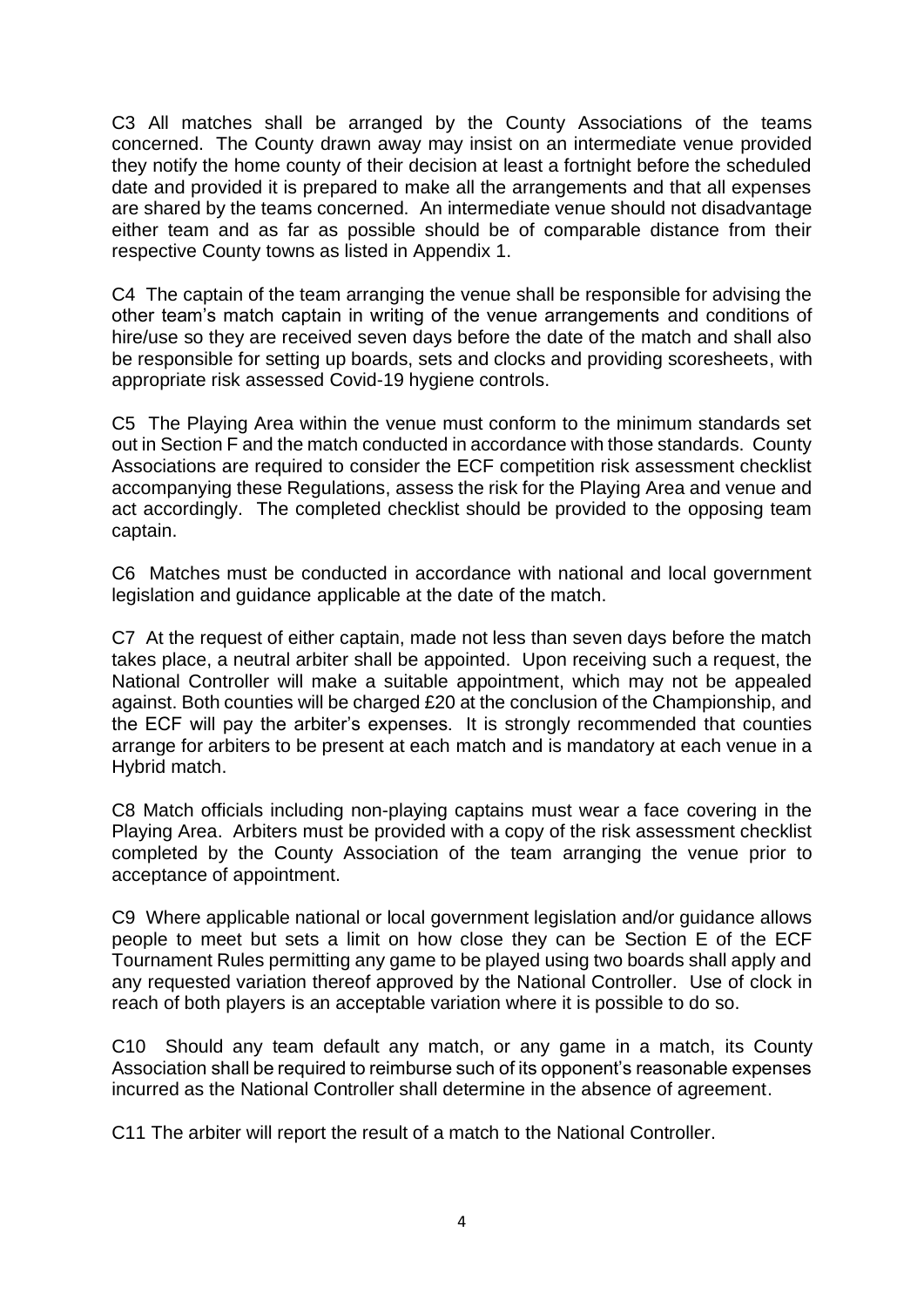C12 If an arbiter is not present, results must be reported by both teams on the results server not later than 24 hours after the match was played. If a result is not reported or confirmed within the due time, the National Controller may impose a fine of £10 on the offending County or Counties. If neither team reports the result, the National Controller may default or eliminate both teams.

## **Section D: General Rules**

## D1. Pre-Match Arrangements

D1.1. Any matter affecting the arrangement of a match on which officials of the Counties concerned cannot agree shall be referred to the National Controller whose decision shall be final on all points, whether arising under these rules or otherwise.

## D2. Time Control

D2.1. The time control shall be all moves in 105 minutes, plus a 15 second increment per move from move 1 (G105' + 15"). *(Playing session of 4 hours).*

D2.2 Where suitable digital clocks are not available for an entire match to be played with this time limit, then the time limit shall be 30 moves in 1.5 hours, plus a 30 minute quickplay finish (30/90' + G30').

D2.3 The time control for an Article 20 Hybrid match shall be G90' + 30".

D2.4. The time limit of any match may be varied by agreement between the captains with the permission of the National Controller, provided the time control is eligible for ECF standard rating.

## D3 Boards

D3.1 Each match shall be played over a minimum of 8 boards. However only the first 8 boards will count for the purposes of tie-breaks (see Regulation D6.2).

D3.2 Additional boards above 8 may be played by agreement and will count towards the match result for the purposes of match points.

## D4. Responsibilities of the Captains

D4.1 At least 15 minutes before the time fixed for the start of play, the captains shall exchange team lists, with players arranged in rating order. Any known defaults shall be placed on the lowest boards. It is the responsibility of the captain to provide the names of the players, their ECF rating reference numbers and their ratings on the result sheet. Where an opponent's team list is not available to a captain by this deadline, then the captain may insist that: (i) the start be delayed until at least 15 minutes after the completed result sheet has been provided to him, and (ii) the amount of time lost by starting late is deducted from the opposing team's clock.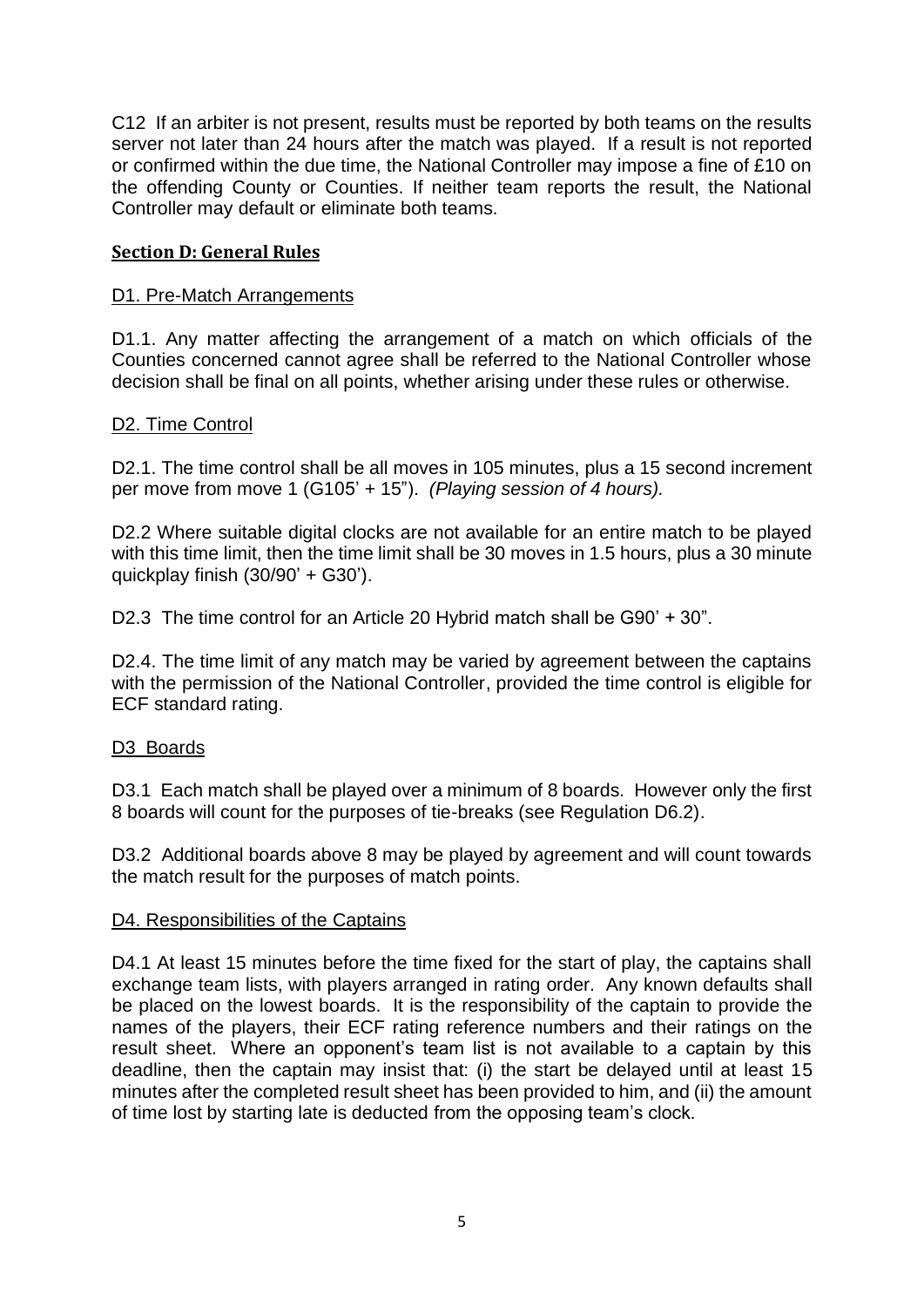D4.2 If a captain's board order does not comply with the above requirement, then the opposing captain may at his discretion insist, prior to the coin toss only, that the captain must provide an alternative board order complying with rule D4.1.

D4.3 Upon completion of D4.1 and D4.2, the captains shall toss for colour. The home captain shall toss the coin, and the away captain should call. The captain winning the toss shall choose to take white on either the odd- or the even-numbered boards.

D4.4 At the time fixed for the start of play, the captains shall ask for clocks to be started on all boards. If this cannot happen on any game of a match because the team responsible for setting up boards, sets and clocks and providing scoresheets in accordance with D\$.3 has not done so by the time fixed for start of play, then the amount of time lost due to the delayed start must be deducted from the clock of each player from that team whose game is late starting.

D4.5 If a player is absent, a substitute may be put in up to one hour from the start of the clock, and the original game shall be annulled. A new game shall be started between the substitute and his opponent, with the clock of the substitute adjusted such that the elapsed time since the start of clocks shall be deducted from his thinking time. If no substitute is available, then his opponent, if present, shall score the game a win. If neither player is present nor can be substituted, then the game shall be scored as lost by both players. (*For clarification, because a substitution is made after the coin toss, the substitute does not need to comply with the requirements of D4.2.)*

D4.6 A player may only ask the arbiter or his captain for the match score at any time. A captain when providing the match score may also state the tie break position. No other information may be provided to any player. Players must not ask their captain or anyone else about whether or not they should offer, or accept the offer of, a draw. If a captain or anyone else communicates with a player in his team contrary to the provisions of this rule, then the arbiter may decide to declare the game lost for that player. If no arbiter is present, then the incident may be reported to the National Controller after the match, who will decide the result of any affected games.

D4.7 The National Controller may impose a penalty if he is satisfied that the board order did not meet the requirements of D4.2 because a captain deliberately or wilfully provided incorrect ratings of players to the opposing captain.

D4.8 Captains are encouraged to use the results server to display exchanged team lists for the start of play to help players find their boards.

## D5. Result of the Match

D5.1 The match shall be won by the team which has scored more game points.

D5.2 For any match where only one team can progress, where game points are equal, the result shall be decided by:

(i) Board Count: the numbers of the boards won by each team shall be added, and the team with the lower total shall win. If the tie is not thereby resolved;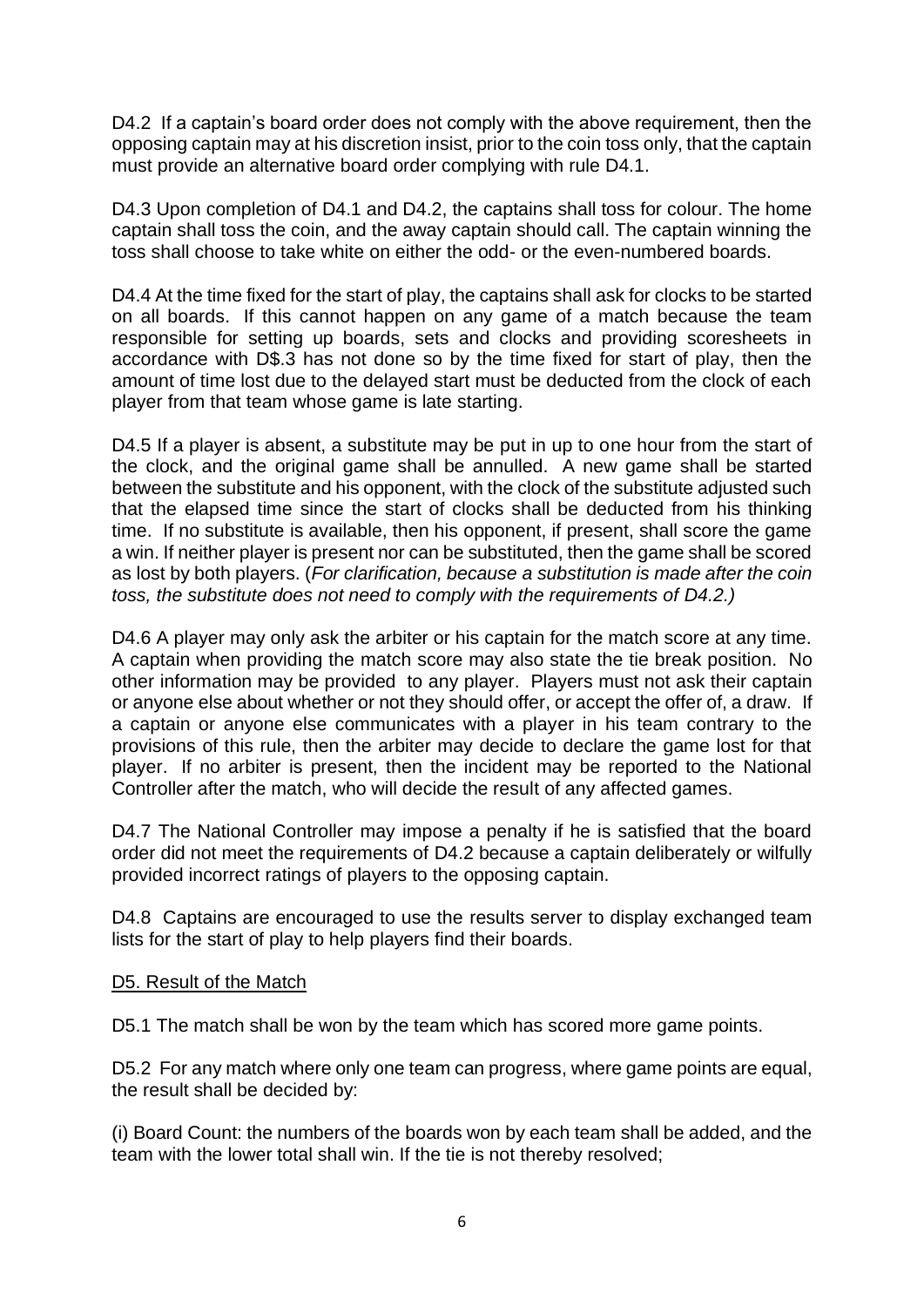(ii) Elimination: the lowest board shall be eliminated from the match score. This operation shall be repeated until the scores are unequal. If the tie is not thereby resolved;

(iii) Average Team Rating: the team with the highest rating shall be eliminated. If the tie is not thereby resolved;

(iv) Colour: the team that had the black pieces on board 1.

### D6. Standings and tie-breaks

D6 Where the format of the competition so requires:

D6.1 teams shall be ranked in order of match points scored applying 2 points for a win, 1 point for a draw and 0 points for a loss followed by game points.

D6.2 for two teams on equal match points ranking shall be determined in the following order until the tie is broken:

- a) total game points scored
- b) match points between those tied
- c) game points between those tied
- d) lowest board count between those tied
- e) game points remaining after elimination of the bottom board or boards.

D6.3 for the purposes of Regulations D6.1 as to game points and D6.2 as to tiebreaks only the results of the first 8 boards shall be counted.

#### D7. Mobile Phones and Electronic Communication Devices

D7.1 During play, a player must not have any access to mobile phones, electronic means of communication or devices capable of suggesting chess moves. Such devices, if brought into the playing venue, must be completely switched off and placed in a bag on or under the player's table before play starts. A player, when still in play, is forbidden to leave the playing area with such a bag, unless an arbiter gives permission. If it is evident that a player has such a device on their person in the playing venue, the player shall lose the game. The opponent shall win.

D7.2 Dispensation from this rule may be sought from the National Controller.

## **Section E: The Appeals Process**

#### E1. Resolution on the Day

(a) If there is a dispute between two players in a game, it shall be resolved by the arbiter present at the venue.

(b) If there is no arbiter present at the venue a player who has finished their game – ideally the captains – shall attempt to phone one of the arbiters provided by the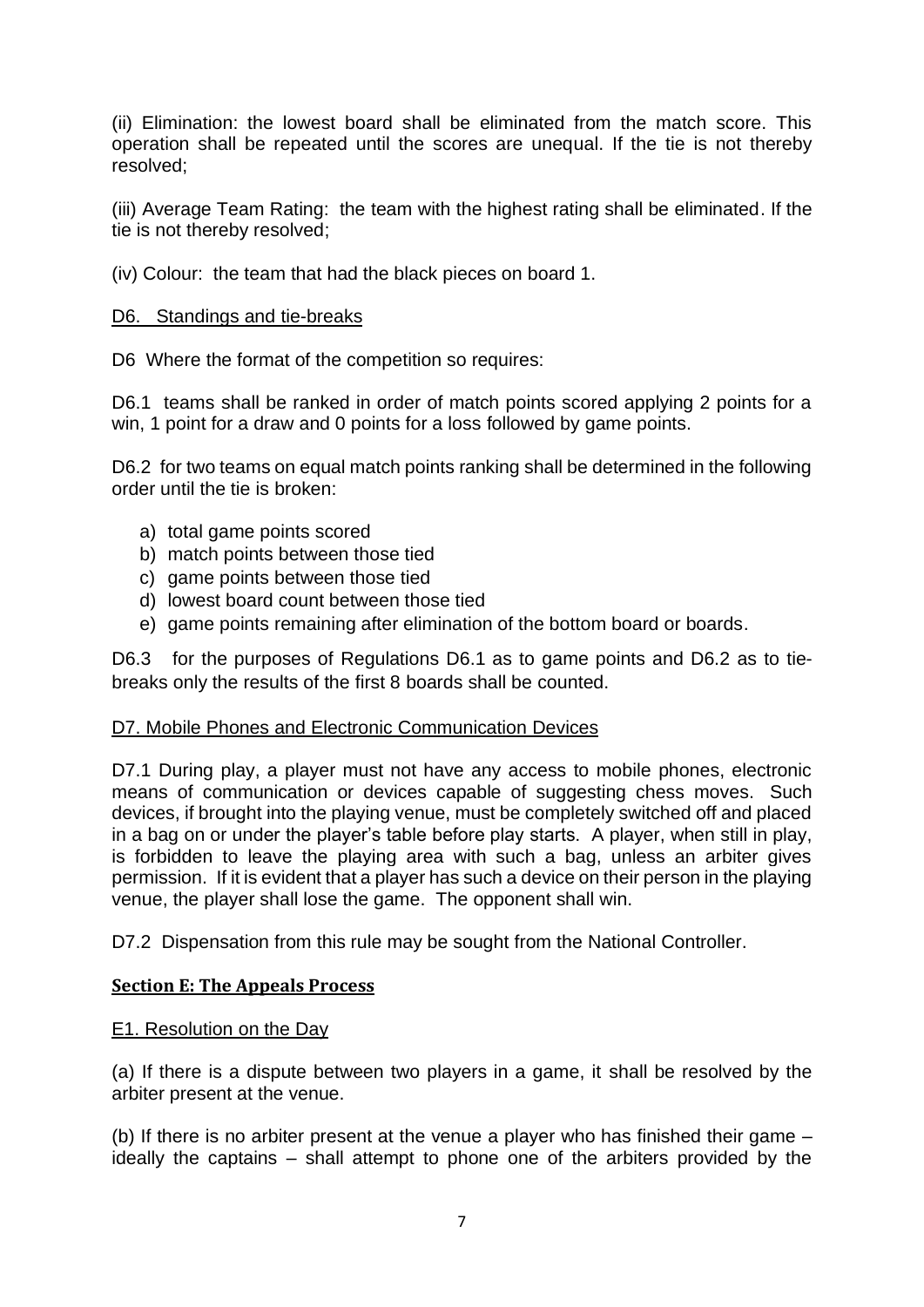National Controller at the start of the competition, who shall make a ruling to resolve the dispute.

(c) If it is impossible to contact one of the arbiters in (b), then the captains may attempt to resolve the dispute until such time as an arbiter can be reached.

Any final decision made by an arbiter may be appealed to the Appeals Committee. The captain shall submit a written statement to the National Controller and Director of Home Chess within 48 hours of the scheduled start time of the match and have paid a deposit of £50 which will be returned if the appeal succeeds.

## E2. Appeals Committee

The appeal will be heard by the Appeals Committee, which shall be composed of three members of the Appeals Panel appointed by the Director of Home Chess. The Committee shall be Chaired by an International Arbiter; the other two members shall not be International Arbiters. The people on the Panel will be published before the start of the Final Stage, and it will have at least five members plus the Chief Arbiter.

## E3. Appeals Process – Director of Home Chess

Upon receipt of an Appeal by the Director of Home Chess, he shall:

1. Inform the opposing team of the receipt of the appeal.

2. Appoint an Appeals Committee

3. Ask the National Controller, or the arbiter who made the decision, to provide a written statement about the incident within 48 hours of being invited to do so by the Director of Home Chess.

4. Ask the opposing team to provide a written statement about the incident within 48 hours of being invited to do so by the Director of Home Chess.

5. Send these statements to the Appeals Committee.

## E4. Appeals Process – Appeals Committee

E4.1 The Committee shall receive all statements provided to them by the Director of Home Chess and invite all parties to comment on each statement. The Committee may put specific questions to each of the respondents about their statements, or their responses to each statement.

E4.2 The Committee shall meet and make any decision necessary.

E4.3 The Committee shall write a report of the incident, including any explanations and recommendations going forward, and send it to the Director of Home Chess. This report should be received by the Director of Home Chess within 72 hours of the statements being sent to them by the Director of Home Chess.

## E5. Appeals Process – Notification to all Parties

E5.1 The Director of Home Chess shall then distribute the report of the Committee to both teams, the arbiter who made the decision, and the National Controller.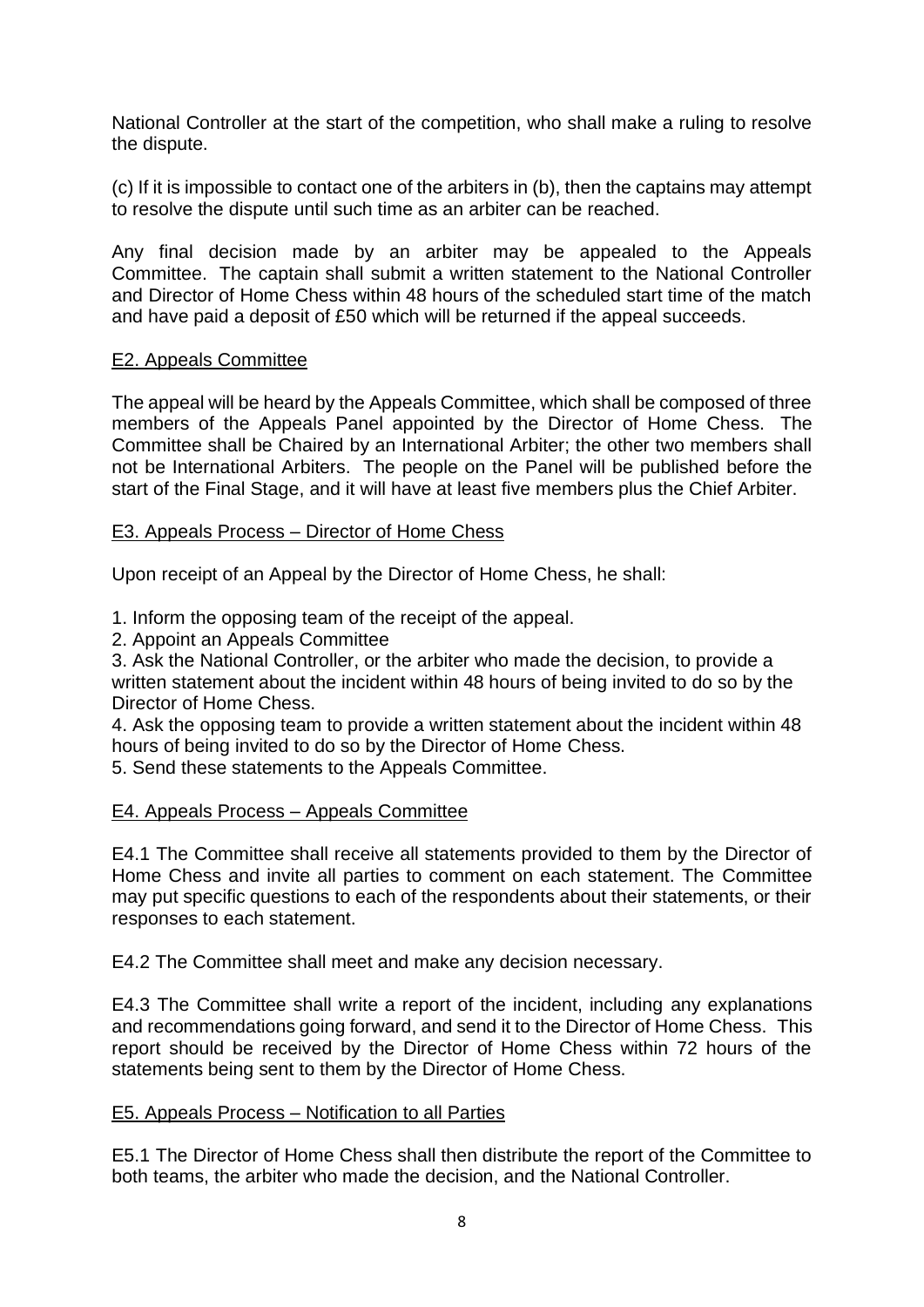E5.2 The Director of Home Chess will, if the appeal is successful, instruct the Office to refund the £50 deposit.

# **Section F: Playing Area conditions for play – minimum standards**

## F1. Ventilation

Ventilation should be available:

F1.1 Through ventilation via air conditioning that refreshes using outside air.

F1.2 Through ventilation based on either an open door and window or two or more open windows that are not adjacent without compromising safety or security.

## F2. Social Distancing

F2.1 The position of the playing tables should provide for at least 1m distance between players.

F2.2 For any game played using two boards with one or more player unmasked the two boards should be arranged so that the players are not facing each other and to provide at least 2m distance between an unmasked player and any other players.

## F3. Spectators

F3.1 Only players and match officials are permitted in the Playing Area.

F3.2 Players should not spectate at any board or linger in the Playing Area. This includes whilst their game is in progress.

## F4. Players

A player is ineligible for match selection if required to self-isolate or displaying symptoms. See Regulation B2.3.

F4.1 Face coverings must be worn in the Playing Area unless a medical exemption applies. See also Regulations B2.5 and 2.6.

F4.2 Players must vacate the Playing Area at the conclusion of their game.

F4.3 Players may bring refreshments into the playing area. However these should be consumed with consideration for others including appropriate social distancing from the opponent and other players where the player needs to remove their face covering. (see Regulation F2).

F4.4 Players must keep their possessions under their playing table or on the back of their playing chair. Players should avoid touching the possessions of others.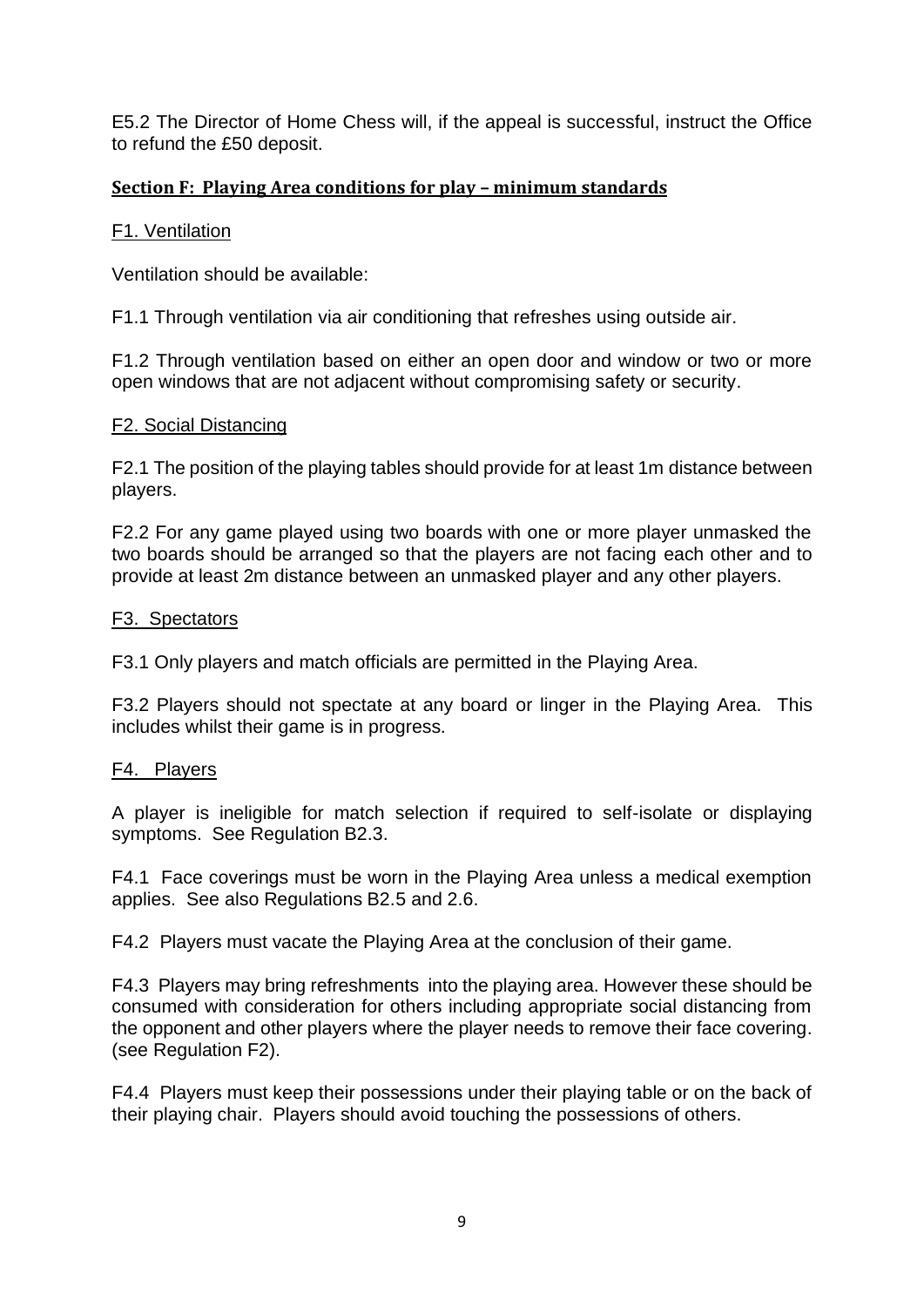F4.5 Players suffering from medical conditions and those at greater vulnerability are advised to undertake their own evaluation of risk and seek medical advice where appropriate.

F4.6 Players should adhere to HM Government's Summer 2021 roadmap guidance on how to stay safe and help prevent the spread.

[https://www.gov.uk/government/publications/covid-19-response-summer-](https://www.gov.uk/government/publications/covid-19-response-summer-2021-roadmap/coronavirus-how-to-stay-safe-and-help-prevent-the-spread)[2021-roadmap/coronavirus-how-to-stay-safe-and-help-prevent-the-spread](https://www.gov.uk/government/publications/covid-19-response-summer-2021-roadmap/coronavirus-how-to-stay-safe-and-help-prevent-the-spread)